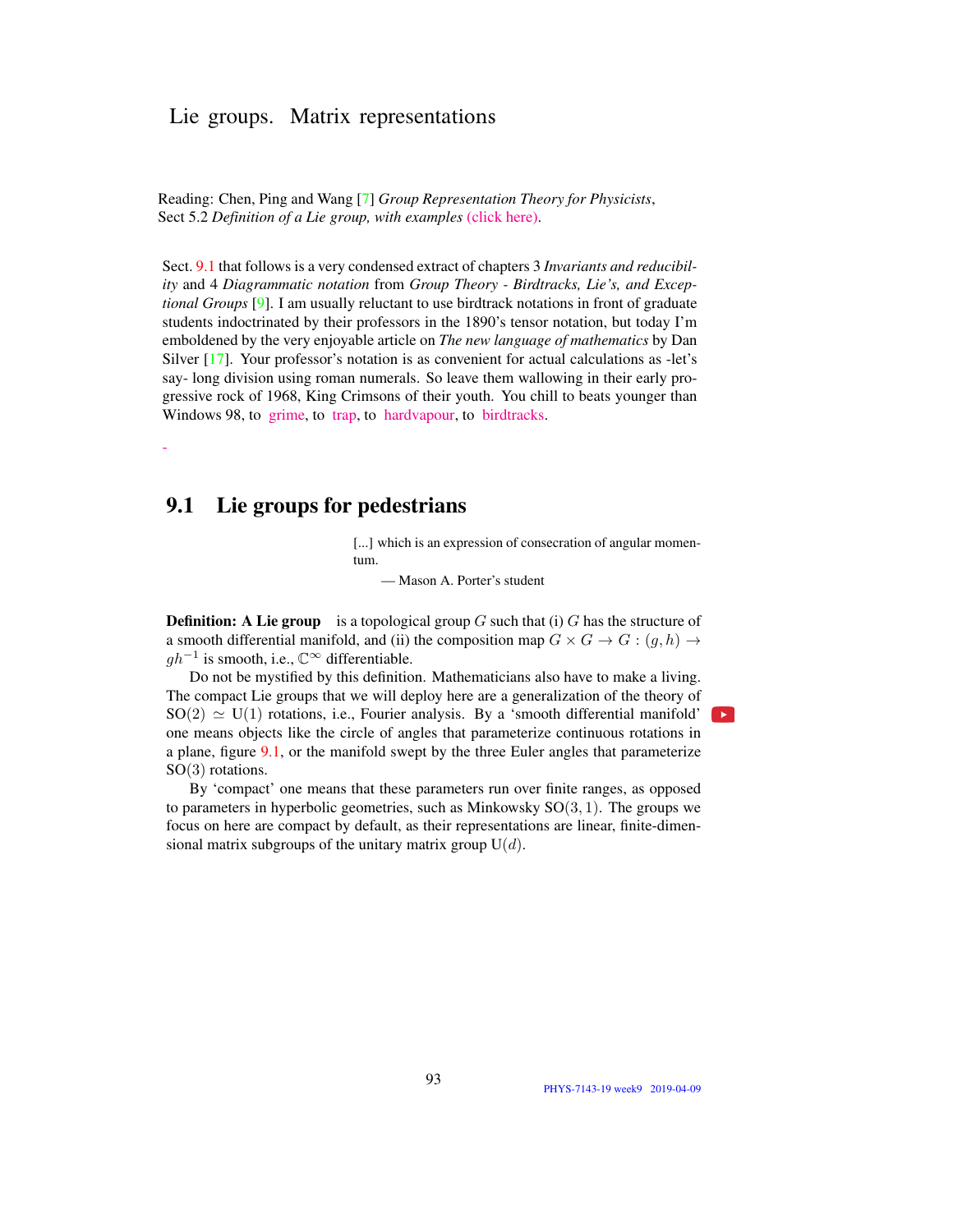<span id="page-1-0"></span>An element of a  $\left[ d \times d \right]$  -dimensional matrix representation of a *Lie group* continuously connected to identity can be written as

$$
g(\phi) = e^{i\phi \cdot T}, \qquad \phi \cdot T = \sum_{a=1}^{N} \phi_a T_a, \qquad (9.1)
$$

where  $\phi \cdot T$  is a *Lie algebra* element,  $T_a$  are matrices called 'generators', and  $\phi =$  $(\phi_1, \phi_2, \cdots, \phi_N)$  are the parameters of the transformation. Repeated indices are summed throughout, and the dot product refers to a sum over Lie algebra generators. Sometimes it is convenient to use the Dirac bra-ket notation for the Euclidean product of two real vectors  $x, y \in \mathbb{R}^d$ , or the product of two complex vectors  $x, y \in \mathbb{C}^d$ , i.e., indicate complex  $x$ -transpose times  $y$  by

$$
\langle x|y\rangle = x^{\dagger}y = \sum_{i}^{d} x_{i}^{*}y_{i}.
$$
 (9.2)

Finite unitary transformations  $\exp(i\phi \cdot T)$  are generated by sequences of infinitesimal steps of form

<span id="page-1-2"></span>
$$
g(\delta\phi) \simeq 1 + i\delta\phi \cdot T, \quad \delta\phi \in \mathbb{R}^N, \quad |\delta\phi| \ll 1, \tag{9.3}
$$

where  $T_a$ , the *generators* of infinitesimal transformations, are a set of linearly independent  $[d \times d]$  [h](#page-1-1)ermitian matrices (see figure [9.2](#page-2-0) (b)).

The reason why one can piece a global transformation from infinitesimal steps is that the choice of the "origin" in coordinatization of the group manifold sketched in figure [9.2](#page-2-0) (a) is arbitrary. The coordinatization of the tangent space at one point on the

<span id="page-1-1"></span>PHYS-7143-19 week9 2019-04-09

 $\mathbf{r}$